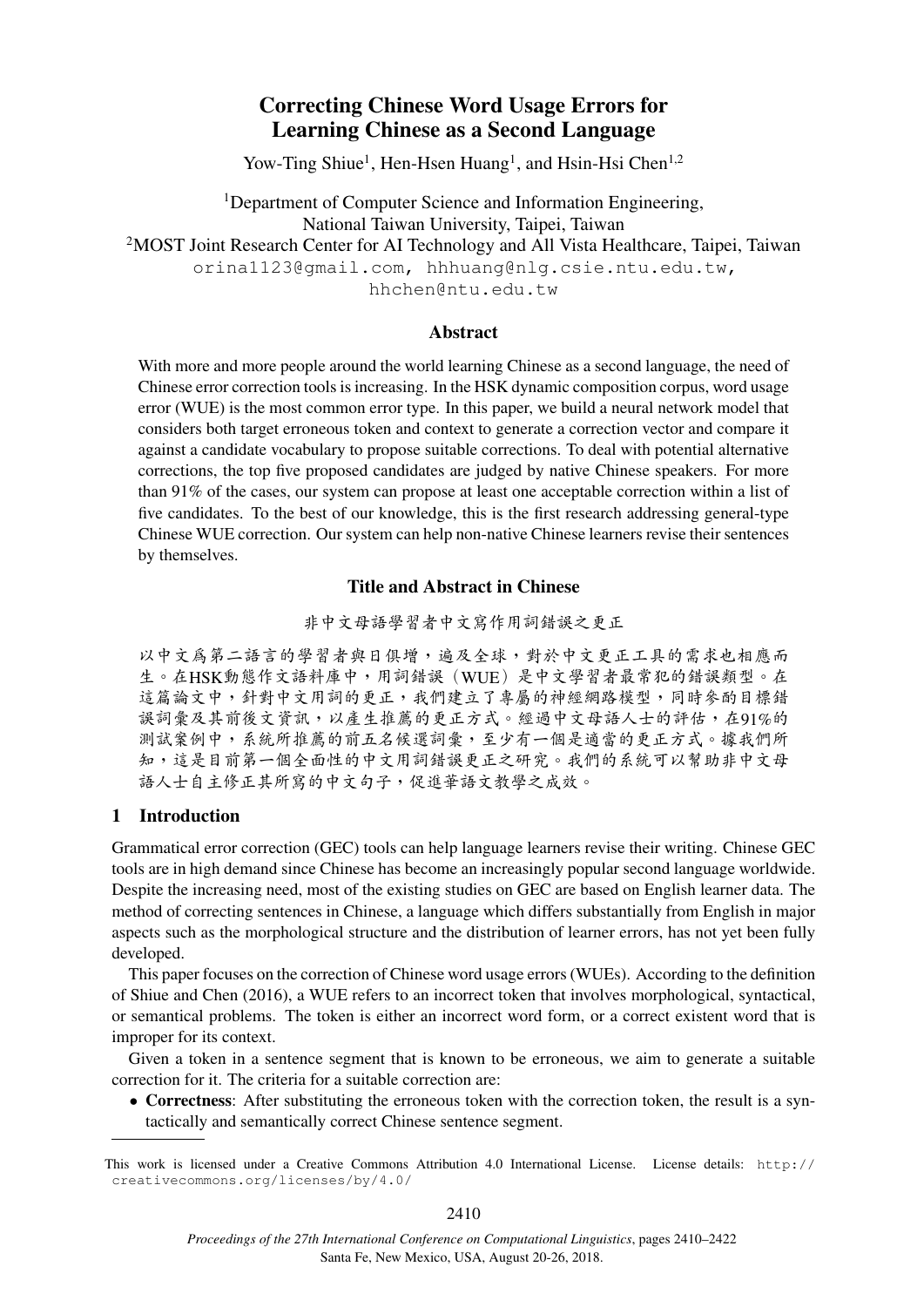• Similarity: The meaning of the correction is close to the writer's intended meaning.

We discuss the criteria with the following example sentence segments.

(E1-1) \*生活方式已經猛烈地改變了 ( The way of living has been fiercely changed. )

(E1-2) \*生活方式已經暴烈地改變了 ( ... has been overpoweringly changed. )

(E1-3) 生活方式已經緩慢地改變了 ( ... has been slowly changed. )

(E1-4) 生活方式已經劇烈地改變了 ( ... has been dramatically changed. )

For wrong segment (E1-1), (E1-2) is not a correction since it is incorrect itself. The adverb "暴烈 地" (overpoweringly) does not collocate with the verb "改變" (change). (E1-3) is grammatical, but its meaning differs from the original meaning of (E1-1), so neither is it suitable. (E1-4) is a good correction that meets both criteria.

Nevertheless, there are some cases in which the similarity criterion is hard to meet. For example, the intended meaning of (E2-1) is very difficult to recognize. (E2-2) is the ground-truth correction, but the association between the original erroneous token "情緒" (emotion) and the correction "因素" (factor) is unclear.

(E2-1) \*發生這種情況的情緒很<sup>多</sup> ( Many emotions happen this situation. )

(E2-2) 發生這種情況的因素很<sup>多</sup> ( Many factors can lead to this situation. )

When two criteria cannot be met at the same time, the correctness criterion should have higher priority, since an incorrect sentence can confuse the language learner.

In this paper, *target* refers to the original erroneous token written by the language learner, and *context* refers to other words in the sentence segment. A pair consisting of the target and its corresponding correction is called a *correction pair*. In example (E1) and (E2), "猛烈" and "情緒" are targets, and (猛烈, 劇烈) and (情緒, 因素) are correction pairs. According to the previous discussions, the major challenge of the WUE correction task lies in the derivation of the intended semantics and the generation of valid sentence segments.

We treat WUE correction as a candidate selection problem and propose a neural network-based model considering both target and context to rank correction candidates. Our main contributions are: (1) Though the detection of Chinese WUE and correction of certain types have been studied, this is the first research dealing with the correction of all types of WUEs. (2) To consider alternative corrections, we perform human evaluation and show that our system can propose at least one acceptable correction within the top five candidates for more than 91% of the cases. (3) We release the HSK WUE dataset with additional human annotations.

### 2 Related Work

English GEC is a rather mature field of study in NLP. Several shared tasks have been conducted for English GEC (Dale and Kilgarriff, 2011; Dale et al., 2012; Ng et al., 2013; Ng et al., 2014). Language models, machine learning classifiers, rule-based classifiers, and machine translation models are used. The machine translation approach has the advantage that there is no need to explicitly formulate the types of the errors. A series of English GEC studies are based on the phrase-based statistical machine translation (SMT) framework (Dahlmeier and Ng, 2011; Chollampatt et al., 2016b; Chollampatt et al., 2016a; Chollampatt and Ng, 2017).

Nevertheless, the satisfactory performance of the SMT approach cannot be reached without sufficient training data. In fact, Chollampatt et al. (2016a) have shown that the model trained with smaller training data from writers with the same first language (L1) as writers of the test data performs even worse than the model trained with larger training data from writers whose L1 differs from that of the test data. The amount of available Chinese learner data are even less sufficient than that of English ones. Therefore, as a preliminary research in Chinese WUE correction, we impose restrictions on our setting that there is exactly one error in a sentence segment, the error position is known, and the error can be corrected by replacing the erroneous token with an appropriate word.

The distribution of errors of non-native Chinese differ a lot from that of non-native English. In the CoNLL 2013 shared task (Ng et al., 2013), the most frequent error types are article, preposition, noun number, verb form, and subject-verb agreement. These error types are mostly in violation of English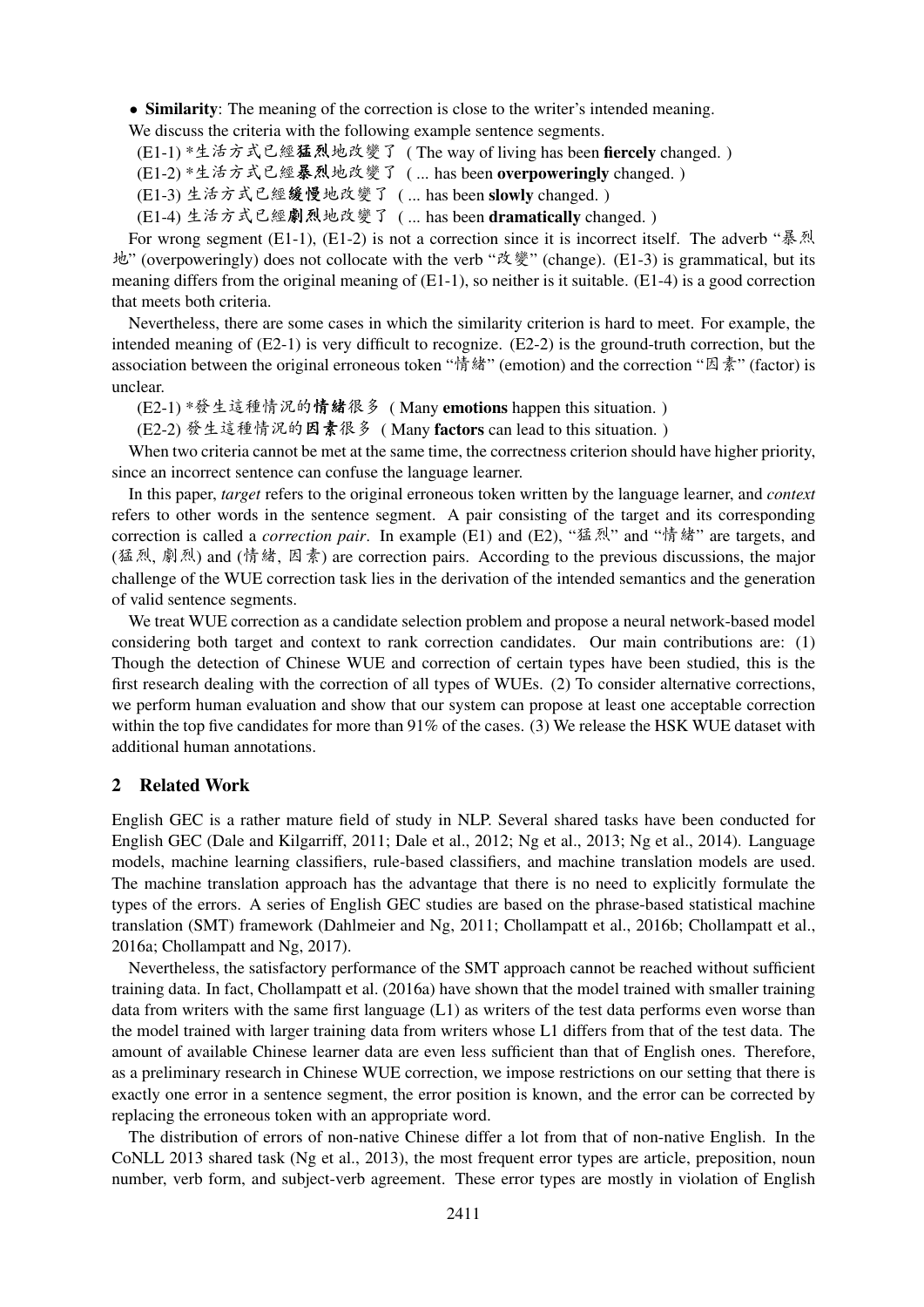

Figure 1: Overview of our correction generation model. The score of a correction candidate d is predicted for replacing the target erroneous word "猛烈" (fiercely) with the target and the context information.

grammar rules, so it is relatively easy to grasp some patterns of correction. In contrast, in the HSK dynamic composition corpus built by Beijing Language and Culture University, which is the largest available Chinese learner corpus at the time of this study, WUE is the most frequent lexical-level error. In most cases, a wrong usage of a word does not lead to violation of syntactic rules. Instead, its incorrectness cannot be determined without understanding the meaning of the whole sentence. As a result, besides directly adopting the techniques used for English GEC, many aspects of Chinese GEC are worth studying.

The Chinese spelling check task (Wu et al., 2013; Yu et al., 2014b; Tseng et al., 2015; Fung et al., 2017) evaluates the detection and correction of character errors. The Shared Task for Chinese Grammatical Error Diagnosis (Yu et al., 2014a; Lee et al., 2015; Lee et al., 2016; Rao et al., 2017) extends the above task to word errors, including redundant word, missing word, word disorder and word selection. Nevertheless, these tasks only deal with detection but not correction.

Some researchers focus on certain types of Chinese writing errors. For example, Yu and Chen (2012) identify word ordering errors (WOEs), and Cheng et al. (2014) further recommend word ordering correction candidates with the use of ranking support vector machine (RankSVM).

Previous researches on Chinese WUE include segment-level (Shiue and Chen, 2016) and token-level detection (Shiue et al., 2017). Huang et al. (2016) study the Chinese preposition selection problem, which is subsumed by WUE correction. Gated recurrent unit (GRU)-based models are trained to select the most suitable one from a closed set of 43 Chinese prepositions in a context.

Nevertheless, it is still worth investigating how to treat WUEs involving other types of words such as verbs and nouns. Correcting errors of such open-set types could be much more difficult since the set of candidates can be huge. To the best of our knowledge, this is the first research dealing with general-type Chinese WUE correction.

#### 3 Neural Network-based Correction Generation Model

As shown in Figure 1, our correction generation model is a multilayer perceptron (MLP) neural network that takes target feature vector  $f_{\text{tgt}}$  and context feature vector  $f_{\text{ctx}}$  as input and outputs a *correction vector* MLP( $f_{tgt}, f_{ctx}$ ).  $f_{tgt}$  and  $f_{ctx}$  are derived either from the segment itself or with the help of some external resources. Section 5 will give the details for several kinds of features we used.

Every candidate word d in a set D of all possible corrections is mapped to an embedding  $E_{cand}(d)$ . The details of candidate embedding model  $E_{cand}$  will be elaborated in Section 4. The training objective of our model is to make MLP( $f_{\text{tgt}}, f_{\text{ctx}}$ ) as close to  $E_{cand}(\hat{d})$  as possible, where  $\hat{d}$  is the ground-truth correction. While MLP contains a bunch of trainable parameters,  $E_{cand}$  is fixed to preserve the ability to generalize the corrections that are unseen in the training data.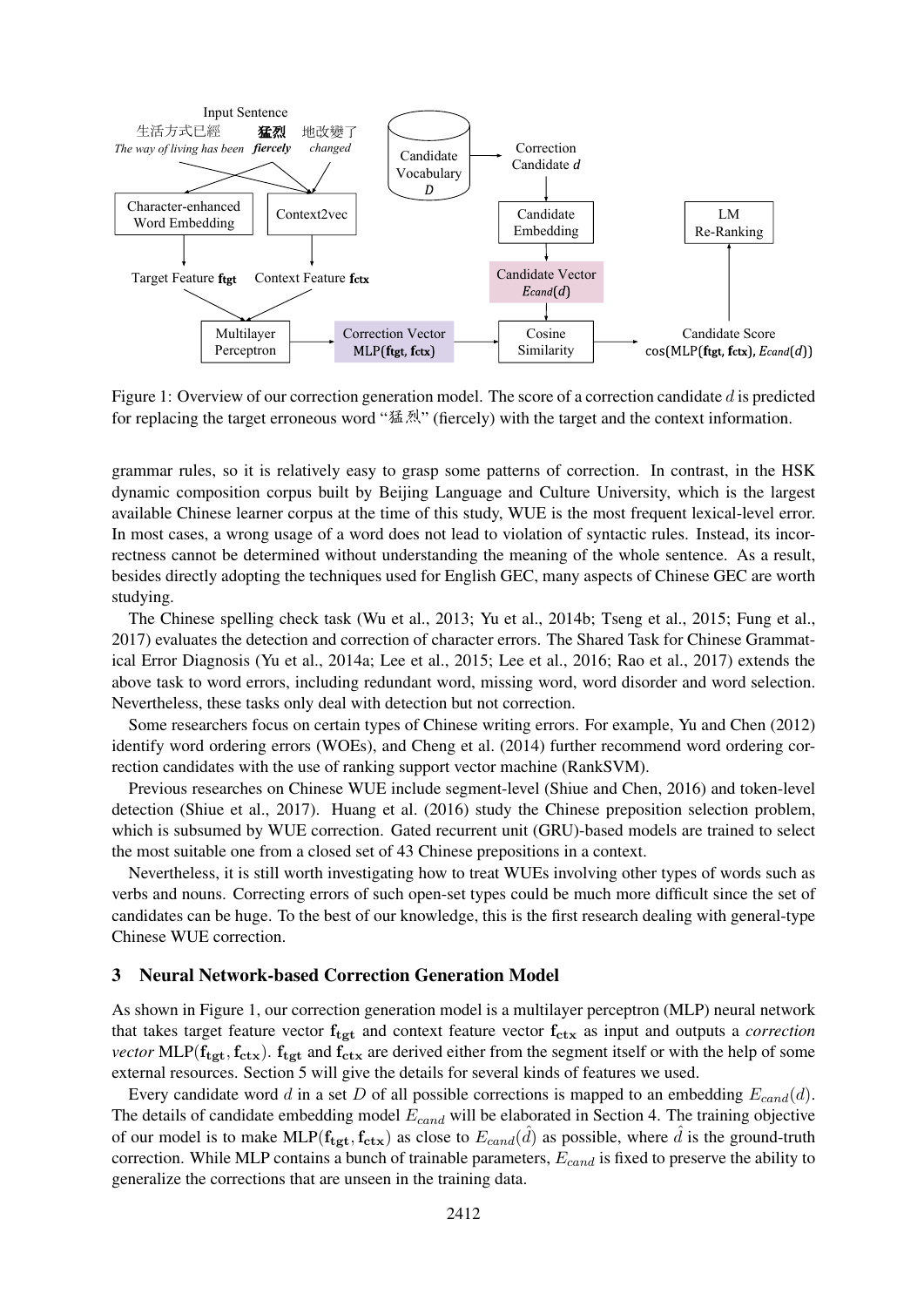When testing, given the original erroneous sentence segment, our model selects the most probable correction d∗:

$$
d* = \underset{d \in D}{\operatorname{argmax}} \cos(\text{MLP}(\mathbf{f}_{\text{tgt}}, \mathbf{f}_{\text{ctx}}), E_{cand}(d))
$$
(1)

In fact, this model can propose several candidates, ranked by their cosine similarities to the correction vector. The goal is to rank the ground-truth correction toward the top of the list.

### 4 Candidate Embedding

For the candidate embedding model  $E_{cand}$ , we use the character-enhanced word embedding model (CWE), in which word vectors (hereafter WE) and character vectors (hereafter CE) are learned jointly (Chen et al., 2015). This model is developed based on one idiosyncratic characteristic of the Chinese writing system, that meanings of individual characters in a word usually contribute to the meaning of the word. Therefore, character-level information can help capture the meaning of Chinese words much better.

On the other hand, one common case of WUE is that the characters within a word is wrongly chosen or permuted. For instance, "決解" (jué jiě) is a misused form of "解決" (solve). Though the misused form is a non-existent word, its character components serve as an important clue for discovering what the writer originally means and help provide more suitable correction.

We adopt the position-based CWE (CWE+P), which keeps three embeddings for each character according to the character's position. This variant is designed to capture different morphological functions of a Chinese character when it is at different positions in a word. A character vector is denoted as  $CE(c, p)$ , where c is the character and  $p = s, m, e$  depending on the position (start, middle or end, respectively) of  $c$  within a certain word. The word representation is the word vector plus the average of the component character vectors. For example, the representation of "農產品" (agricultural product) is  $\text{CWE}_{w}(\overline{\mathcal{R}}\tilde{\mathcal{Z}}\tilde{\mathcal{B}}) = \text{WE}(\tilde{\mathcal{R}}\tilde{\mathcal{Z}}\tilde{\mathcal{B}}) + \frac{1}{3}[\text{CE}(\overline{\mathcal{R}},s) + \text{CE}(\tilde{\mathcal{Z}},m) + \text{CE}(\tilde{\mathcal{B}},e)].$  If we ignore the internal structure of the word, a misused form "農作品" ('nóng zuò pǐn') is simply an out-of-vocabulary (OOV) word and has no association with the correction "農產品". With the use of CWE vectors, it is more possible for the model to learn a transformation from the incorrect token to its correction.

### 5 Input Features

To meet the two criteria for suitable WUE correction, we adopt several target and context features as input to the correction generation model. The division of  $f_{\text{tet}}$  and  $f_{\text{ctx}}$  is just for indicating the source of information. These two feature vectors are concatenated and fed to the MLP model.

#### 5.1 Target CWE+P Word Embedding

This set of features is derived from the same embedding model as we used for the candidate embedding. The way of composing a representation of an existent word is also the same. For OOV word, the representation is the average of the vectors of all characters. By doing so, among the three character vector terms in the representation of "農作品", CE(農, s) and CE(品, e) are shared with the correction vector CWE<sub>w</sub>(農產品). The word and character vectors used to calculate this set of features are in the same space with the candidate embedding, enabling the model to directly learn a transformation between a correction pair. We use  $\text{CWE}_{w}$  to denote this set of features.

#### 5.2 Target CWE Position-Insensitive Character Embedding

Although a character's position in a word could reflect its morphological function, non-native Chinese learners might not be so familiar with Chinese morphology. One common type of morphological WUE is incorrect ordering of characters within a word. For example, (\*決解, 解決) is the tenth frequent correction pair in our dataset. With the use of CWE+P embeddings, the similarity between these two tokens might be underestimated since all the character vector terms are different.

To cope with this problem, we experimented with the CWE variant that only keeps one vector for each Chinese character regardless of its position, but the performance is not as good as the model with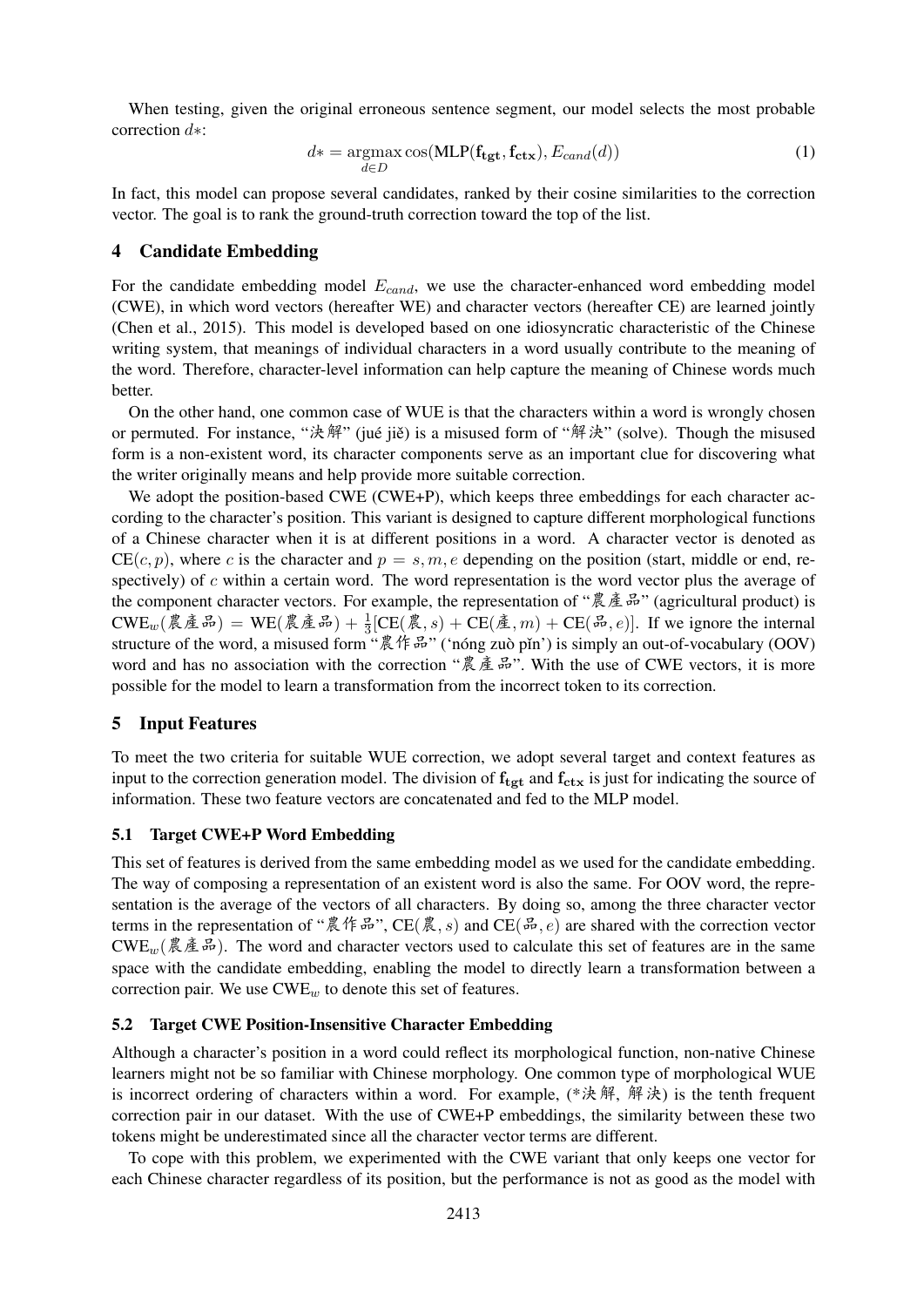CWE+P features. Alternatively, we design a separate set of character embedding features  $CWE<sub>c</sub>$  which is the sum of the character embedding of all positions divided by the number of characters in the word. For instance,  $CWE_c(\mathcal{H}\mathbb{H}) = \frac{1}{2} \sum_{p=s,m,e} [CE(\mathcal{H}, p) + CE(\mathcal{H}, p)].$  As can be seen,  $CWE_c(\mathcal{H}\mathbb{H})$  will contain CE(解, s) and CE(決, e), which are the terms of CWE<sub>w</sub>(解決).

#### 5.3 Context2vec Features

Context2vec (Melamud et al., 2016) is a bidirectional LSTM-based model that can encode a "context" into a real-valued vector. A context is a sequence of words with a certain position blanked out. For instance, (E3-1) is a context:

(E3-1) 可<sup>是</sup> 每 <sup>個</sup> <sup>人</sup> 的 [ ] <sup>都</sup> 千差萬<sup>別</sup> ( but everyone's [ ] is different )

The representation of a context is a combination of the sequence of words before and after the blank:

$$
C2V_{ctx}(w_1...w_{p-1}[\ ]w_{p+1}...w_L) = LSTM(w_1...w_{p-1}) \oplus LSTM(w_{p+1}...w_L)
$$
 (2)

where each  $w_i$  is a token, L is the number of tokens, p is the index of the blank, and  $\oplus$  is the vector concatenation operation.

Context2vec also keeps the embeddings of individual words, which are called target embeddings<sup>1</sup> by Melamud et al. (2016). We use  $C2V_{tqt}$  to denote the vector of target word. Both target embeddings and the parameters in the LSTM layers are updated during training. The objective of the model is to predict the target word that actually occurs in the training sentence, given the encoded context vector.

The formulation of context makes Context2vec suitable for the sentence completion task. A candidate to fill the blank can be selected according to how similar its vector is to the context vector. That is, given a context where the *p*-th position is the blank, the best candidate  $d*$  would be:

$$
d* = \underset{d \in D}{\operatorname{argmax}} \cos(C2V_{tgt}(d), \text{MLP}(C2V_{ctx}(w_1...w_{p-1}[\ ]w_{p+1}...w_L)))
$$
 (3)

where MLP is a non-linear projection that maps the context representation to a vector with dimensionality same as that of the target embeddings. Melamud et al. (2016) have shown the promising results of Context2vec in several sentence completion benchmarks. For the example context (E3-1), the best candidate selected in this way using our trained model is "境況", which can be put into the blank and the result is a correct sentence segment.

(E3-2) 可<sup>是</sup> 每 <sup>個</sup> <sup>人</sup> 的 [境況] <sup>都</sup> 千差萬<sup>別</sup> ( but everyone's [situation] is different )

In fact, (E3-1) is extracted from a wrong segment in our dataset. The original erroneous segment and the corresponding correction are shown in (E3-3).

(E3-3) 可是每個人的(\*對應, 反應)都千差萬<sup>別</sup>

( but everyone's (correspondence, reaction) is different )

Given the original segment, one can conclude that the candidate "境況" (situation) selected by Context2vec is less suitable compared to the ground-truth "反應" (reaction), according to the similarity criterion. Therefore, WUE correction is different from sentence completion in that if the model ignores the word originally written by the language learner, it is likely to generate a correction that changes the meaning of the original sentence segment.

To take both context and target information into account, we include two feature vectors  $C2V_{tgt}$  and  $C2V_{ctx}$ , which belong to target and context features, respectively.  $C2V_{tdt}$  refers to the embedding of the original erroneous token, which can reveal important information about the writer's intended meaning as we discussed above.

#### 5.4 Target POS Features

We analyze the part-of-speech (POS) tags before and after correction, and show the most frequent POS changes in the validation set in Table 1. The POS tagging is performed by using Stanford CoreNLP

<sup>&</sup>lt;sup>1</sup>Note that the definition of "target" in the Context2vec paper is slightly different from ours. In our definition, target only refers to the original erroneous token, while for Context2vec, target can refer to any word to be put into the blank, regardless of whether the result is a correct sentence.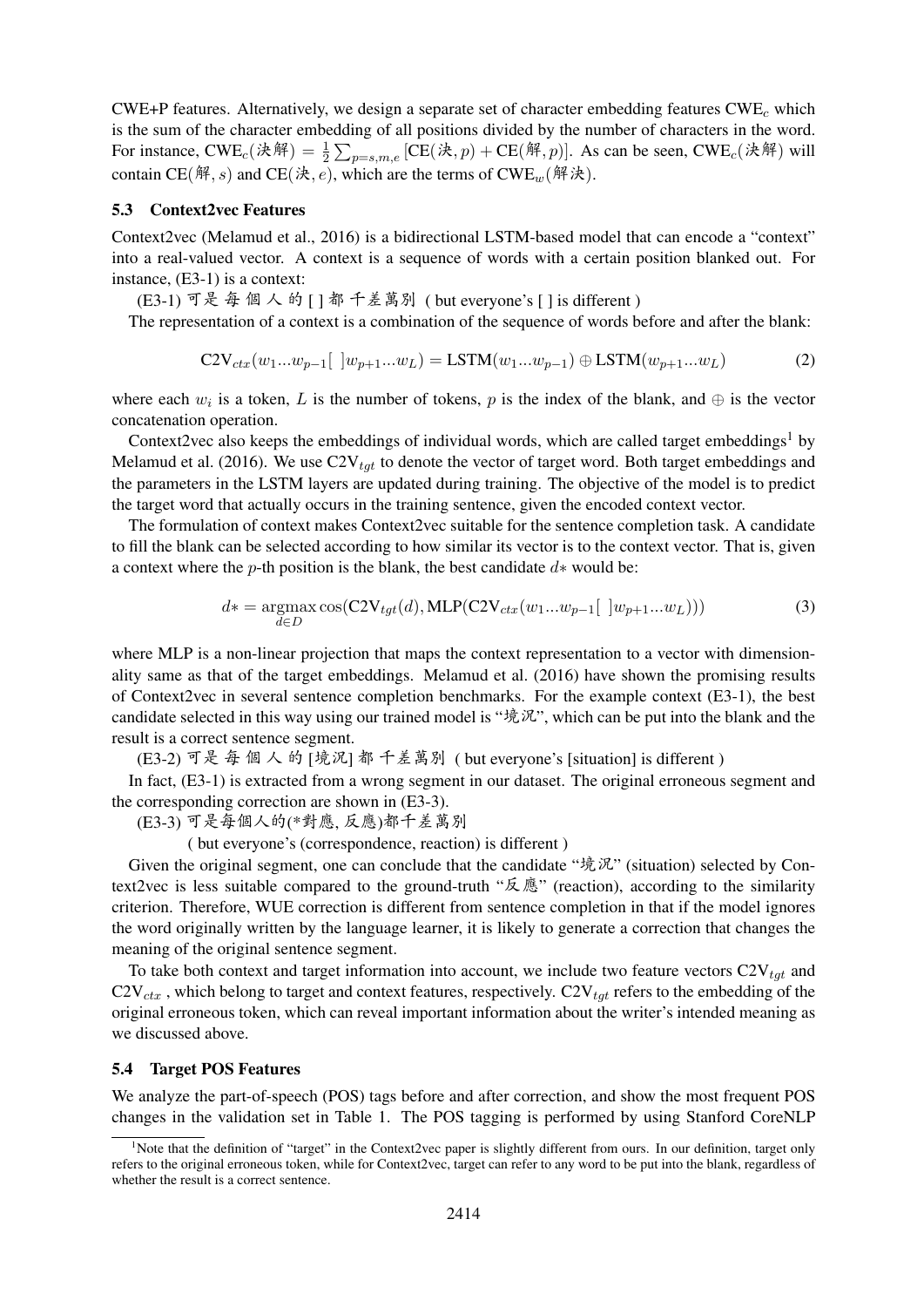| Original POS | <b>Correction POS</b> | # instances | Frequency |
|--------------|-----------------------|-------------|-----------|
|              | Unchanged             | 722         | 68.70%    |
|              | NΝ                    | 27          | 2.57%     |
| <b>NN</b>    | VV                    | 21          | 2.00%     |
| Р            | vv                    | 17          | 1.62%     |
| <b>DEC</b>   | <b>DEV</b>            | 15          | 1.43%     |
| vv           |                       | 13          | 1.24%     |
| AD           | VV                    | 10          | 0.95%     |
| VV           | VA                    | 10          | 0.95%     |

Table 1: Part-of-speech changes occurring at least 10 times.

(Manning et al., 2014). As can be seen, the POS tag does not change after the correction in nearly 70% of the cases. Besides, there are some systematic changes. For example, non-native Chinese learners seem to confuse some nouns with some verbs, so we can observe the interchanging phenomenon of the VV and NN tags. The case of VV and P is similar. These systematic changes indicate that it is possible to reduce the candidate vocabulary. We tried to limit the candidates to the POS transitions observed in the training and validation set. However, this results in slightly lower accuracy and MRR. Therefore, instead of modifying the candidate set directly, we encode the POS of the erroneous token in a one-hot vector and feed this feature to the correction generation model. This allows the model to learn different transformation function for different source POS, that is, the POS of the erroneous token.

#### 6 Language Model Re-ranking

One drawback of our MLP correction generation model is that the correctness criterion does not explicitly take priority over the similarity criterion. In our experiments, we found that our model sometimes generates segments that seriously violate the correctness criterion, since it can bias toward the similarity criterion. (E4) is an example.

*Wrong segment:*

(E4-1) \*到山頂之間路走得不容易 ( The road between the hilltop was not easy to walk. ) *Model prediction:*

(E4-2) \*到山頂期間路走得不容<sup>易</sup> ( The road period the hilltop ... )

#### *Ground-truth correction:*

(E4-3) <sup>到</sup>山頂的路走得不容<sup>易</sup> ( The road to the hilltop ... )

The candidate "期間" (period) is selected since it is similar to the target "之間" (between), but the result sentence segment is incorrect. It is necessary to deal with this problem since the correctness criterion is more important, as we previously discussed in the introduction.

It is expected that this kind of unsuitable candidates can be eliminated by a language model (LM), if we assume that LM probability reflects the level of correctness of a sentence segment. Therefore, we emphasize the correctness criterion by incorporating LM scores of traditional n-gram LM or Recurrent Neural Network Language Model (RNNLM) (Mikolov et al., 2011) into the candidate selection process. One possible approach is to apply a probability cut-off and discard candidates that result in segments with low probability. Nevertheless, the "acceptable" LM probability varies from sentence to sentence since it can be affected by, for instance, length and lexical complexity of the sentence. Though we can let the cutoff be a function of various factors, it is difficult to design such a function explicitly.

Therefore, instead of performing combination of scores, we combine the rank proposed by the LM with the rank based on our correction generation model. One advantage of this approach is that the range of ranks is the same for all instances given fixed candidate vocabulary size, so the ranks can be evaluated with the same standard across different instances. For a candidate correction, let  $r_{LM}$  be its rank based on the LM probability, and  $r_{MLP}$  be the rank based on its cosine similarity to the correction vector generated by our MLP model. We adopt the following weighted harmonic mean to obtain a new "rank" for the candidate.

$$
r_{com} = \frac{1}{\frac{\alpha}{r_{LM}} + \frac{1-\alpha}{r_{MLP}}} \tag{4}
$$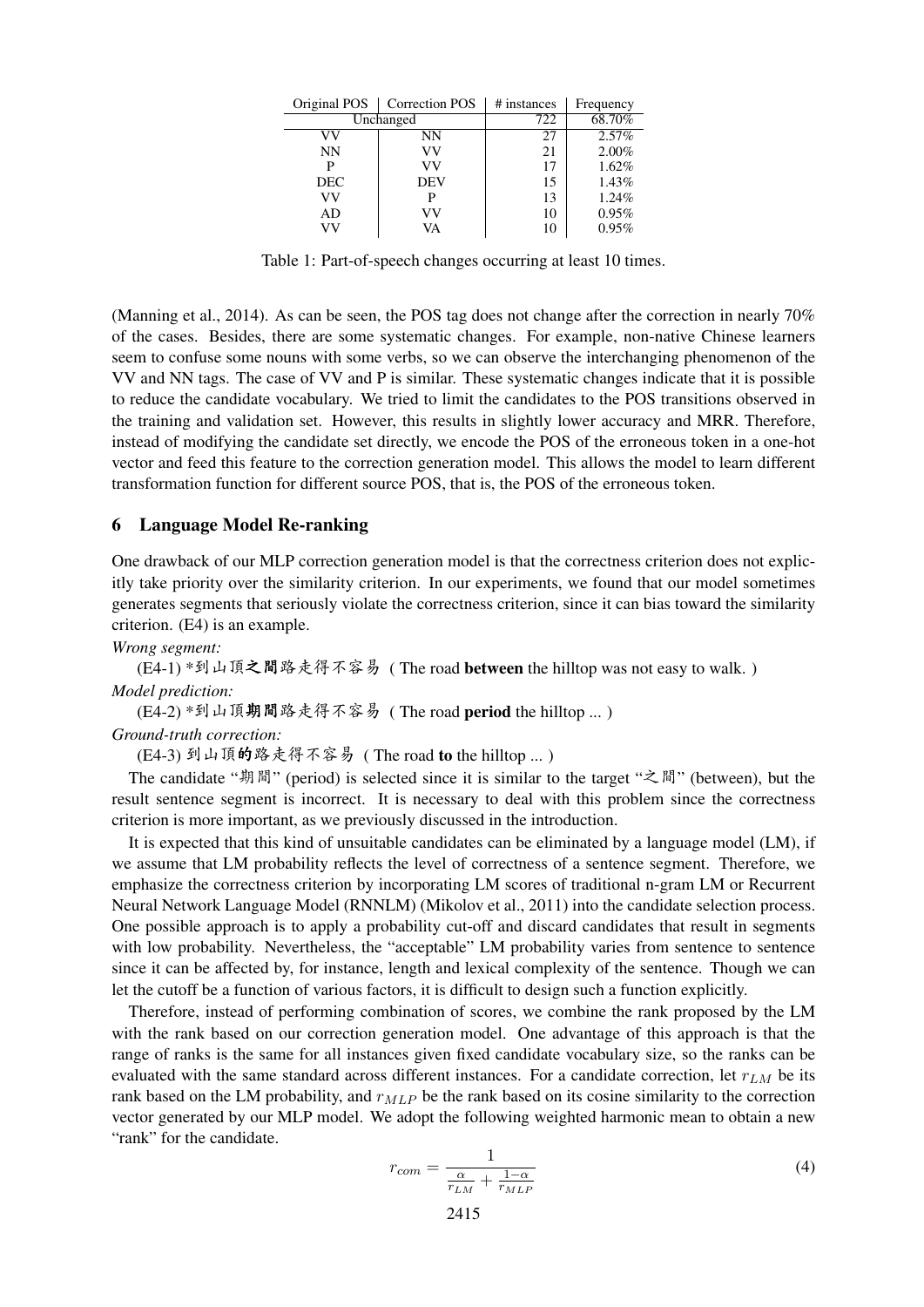where  $\alpha$  is a parameter that can be tuned with the validation set (actual values will be given in Section 8.2). Preliminary experiments show that harmonic mean performs better than arithmetic and geometric mean. Though  $r_{com}$  may not be an integer, it can be interpreted as a rank. The correction with smaller  $r_{com}$  is considered better.

# 7 Experimental Settings

We adopt the HSK WUE dataset released by Shiue et al.  $(2017)^2$  and follow their train/validation/test split. We use Stanford CoreNLP (Manning et al., 2014) for Chinese word segmentation and POS tagging. For each split, we filter the instances where the correction is not within the top 50,000 frequent words in the Chinese part of the ClueWeb corpus<sup>3</sup> (Yu et al., 2012). This decision is made based on the fact that the vocabulary used by non-native language learners is limited. After filtering, the number of instances in the train, validation, and test sets are 8,205, 1,026, and 1,025, respectively. With punctuation marks and English words eliminated, the candidate vocabulary size  $|D|$  is 48,394.

Our MLP model has two hidden layers of size 1,024. The activation function is Rectified Linear Unit (ReLU) and the dropout rate is set to 0.2. The parameters are optimized with Adagrad (Duchi et al., 2011) under a cosine proximity objective function. CWE (embedding size 400), Context2vec (300 units), 5-gram LM and RNNLM (size-128 GRU) are all trained on Chinese ClueWeb. Please refer to Appendix A for detailed parameter settings.

#### 8 Automatic Evaluation

#### 8.1 Result before LM Re-ranking

We first evaluate our correction generation model with the single ground-truth correction per segment. The results are shown in Table 2. The baselines include the two LMs and the Context2vec sentence completion method, which selects a candidate most similar to the context but ignores the original erroneous token. The 5-gram LM is the strongest baseline for the WUE correction task.

The second part of Table 2 shows the result of a set of experiments with Context2vec features. The MLP model with only  $C2V_{ctr}$  features differs from the Context2vec baseline in that it is trained with the WUE dataset. Learning a transformation from the erroneous token to the correction seems to be easier than guessing a correction only from context, probably because some common correction pairs can be learned. The model using only  $C2V_{tdt}$  achieves performance substantially better than that using only  $C2V_{ctx}$ . Note that the Context2vec vectors does not lay in the same space with the CWE+P vectors we used for  $E_{cand}$ . This indicates that our model is indeed capable of learning a transformation, not just copying the vector terms from the input features. Combining  $C2V_{tgt}$  and  $C2V_{ctx}$  can further enhance the performance.

The third part of Table 2 shows another set of experiments, in which different kinds of features are included incrementally starting from the CWE+P target features. The last row indicates the performance when all features are used. The model with  $CWE_w$  features performs better than that with  $C2V_{tot}$ , since CWE+P composes a vector representation for OOV targets such as "農作品", giving the model more clues for generating the correction. The position-insensitive character feature  $CWE_c$  slightly improves the performance over  $\text{CWE}_w$ . After including Context2vec context and target features, the model can consider the context and reaches accuracy 0.3512. Finally, incorporating POS information further enhances the accuracy to 0.3717 ( $p < 0.05$  significance) and MRR to 0.4378.

### 8.2 Effect of LM Re-ranking

We apply LM re-ranking to the candidate ranks generated by the best correction generation model. The results of two alternative LMs are shown in Table 3. Although there is only slight improvement on the accuracy, the MRR and hit rates increase substantially after LM re-ranking is applied. The 5-gram LM

<sup>2</sup> http://anthology.aclweb.org/attachments/P/P17/P17-2064.Datasets.zip ; corresponding ground-truth corrections retrieved from: http://202.112.195.192:8060/hsk/login.asp

<sup>3</sup> http://www.lemurproject.org/clueweb09/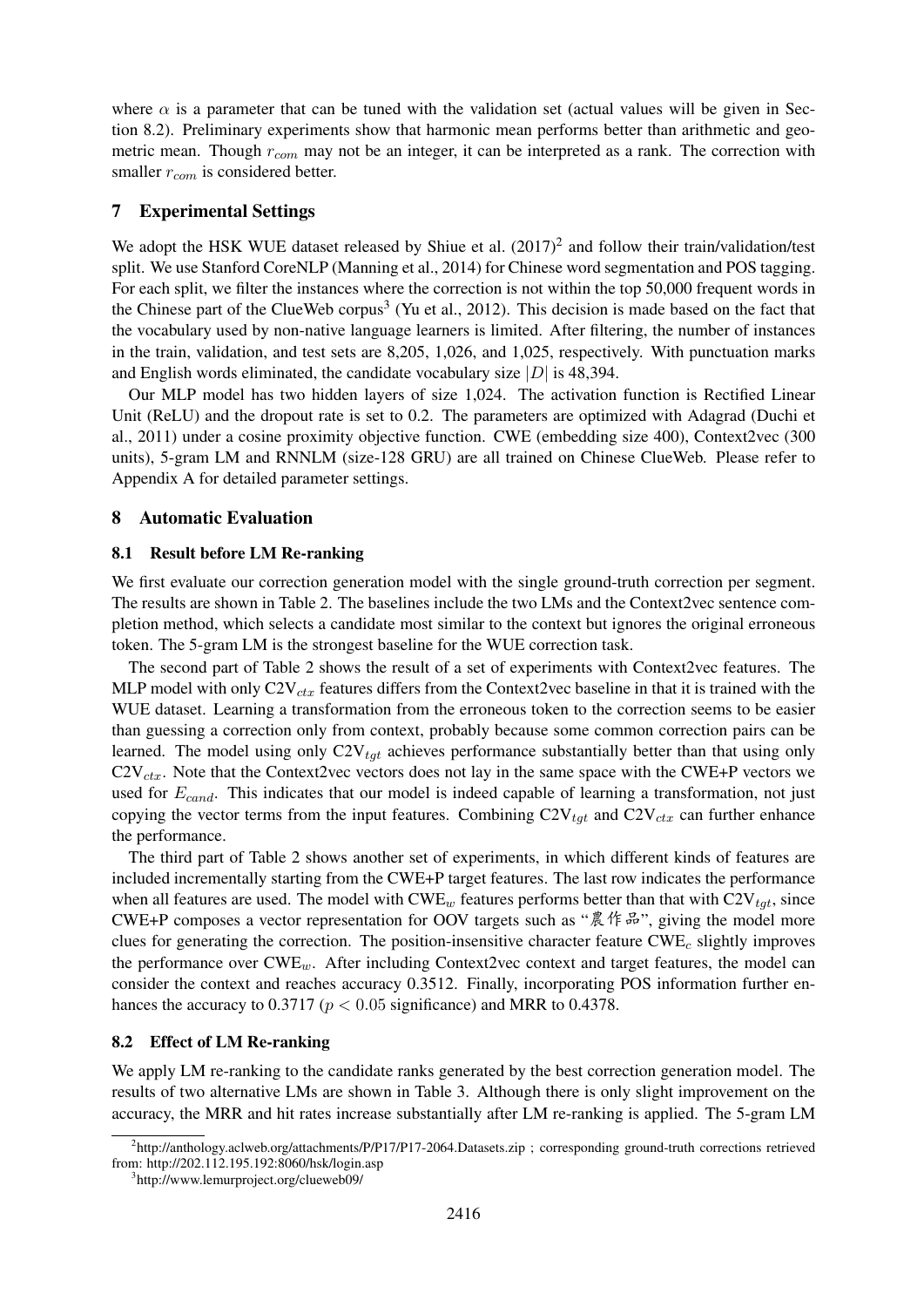|                             | Target                 | Context                | Accuracy | <b>MRR</b> | Hit@5  | Hit@10 | Hit@50 |
|-----------------------------|------------------------|------------------------|----------|------------|--------|--------|--------|
| Baselines (No training      |                        | 5-gram LM              | 0.1659   | 0.2438     | 0.3268 | 0.4029 | 0.5951 |
| on the WUE dataset)         |                        | <b>RNNLM</b>           | 0.1468   | 0.2208     | 0.2847 | 0.3611 | 0.5793 |
|                             |                        | $C2V_{ctx}$            | 0.0714   | 0.1170     | 0.1575 | 0.2114 | 0.3611 |
| Correction Generation Model |                        | $C2V_{ctx}$            | 0.1249   | 0.1746     | 0.2273 | 0.2741 | 0.4010 |
| with Context2vec Features   | $C2V_{tat}$            |                        | 0.2507   | 0.3030     | 0.3561 | 0.3932 | 0.5024 |
|                             | $C2V_{tat}$            | $C2V_{ctx}$            | 0.3249   | 0.3891     | 0.4566 | 0.4976 | 0.6185 |
|                             | $CWE_{uv}$             |                        | 0.2898   | 0.3545     | 0.4195 | 0.4693 | 0.5971 |
| Correction Generation Model | $+$ CWE <sub>c</sub>   |                        | 0.2946   | 0.3570     | 0.4234 | 0.4722 | 0.6078 |
| with $CWE + Other Features$ | $+$ C2V <sub>tqt</sub> | $+$ C2V <sub>ctx</sub> | 0.3512   | 0.4250     | 0.5024 | 0.5571 | 0.6800 |
|                             | $+$ POS                |                        | 0.3717   | 0.4378     | 0.5063 | 0.5688 | 0.6956 |

Table 2: Performance of the correction generation model with various target and context features.

| Model                        | Accuracy | MRR    | Hit@5         | Hit@10 | Hit@50 | $\text{Hit}$ $@$ 100 |
|------------------------------|----------|--------|---------------|--------|--------|----------------------|
| <b>Best MLP</b>              | 0.3717   |        | 0.4378 0.5063 | 0.5688 | 0.6956 | 0.7415               |
| $+5$ -gram LM $\vert$ 0.3727 |          | 0.4605 | 0.5561        | 0.6439 | 0.8039 | 0.8488               |
| + RNNLM                      | 0.3727   | 0.4527 | 0.5278        | 0.6205 | 0.7808 | 0.8302               |

Table 3: Performance with LM re-ranking.

gives slightly better MRR than RNNLM. The optimal  $\alpha$  for 5-gram LM and RNNLM are 0.355 and 0.255, respectively.

(E5) is an example in which LM re-ranking helps promote the rank of the answer. Though sharing a common Chinese character, the meaning of "一起" (together) and "一直" (always, all the time) are not quite similar. Thus, the MLP rank is very low. In contrast, the LM rank is high, since "就...都不..." (have always not...) is a suitable context for " $-\n\mathbb{1}$ ". The higher combined rank leads to enhanced MRR.

(E5) 我從上小學起成績就(\*一起, <sup>一</sup>直)都不理<sup>想</sup>

( Since I began elementary school, my grade has (together, always) been unsatisfactory. )  $r_{LM} = 7, r_{MLP} = 1284 \rightarrow$  Combined rank: 19

### 9 Human Evaluation

In the automatic evaluation, there is only one answer for each test instance. However, correction can be highly subjective and alternatives may exist. Moreover, since the HSK WUE dataset is composed of sentence segments, the model has no access to the context outside of the segment. This results in difficulties in making the choice among several candidate corrections that are different in meaning but all seem to be acceptable. Table 4 shows an example. The erroneous token "定心" ('dìng xīn') is not a valid noun in Chinese. The meaning of character "定" is related to "stable, fixed", and the meaning of "心" is related to "mind". The top five candidates proposed by our system are all differ from the ground-truth correction. However, except for the rank 3 candidate, all other four candidates are acceptable corrections. This example shows that the single-answer automatic evaluation can underestimate the performance of our system. Therefore, we perform human evaluation, in which the top candidates proposed by our model are judged by annotators.

| Wrong segment | 不過我們要以堅定的定心與病對抗 (but we should fight against the disease with strong 'ding xīn'.) |
|---------------|-----------------------------------------------------------------------------------|
| System 1st    | 不過我們要以堅定的自信與病對抗( with strong self-confidence.)                                    |
| System 2nd    | 不過我們要以堅定的信念與病對抗( with strong faith.)                                              |
| System 3rd    | 不過我們要以堅定的理智與病對抗( with strong rationality.)                                        |
| System 4th    | 不過我們要以堅定的自信心與病對抗( with strong sense of self-confidence.)                          |
| System 5th    | 不過我們要以堅定的毅力與病對抗( with strong persistence.)                                        |
| Ground-truth  | 不過我們要以堅定的決心與病對抗( with strong determination.)                                      |
|               |                                                                                   |

Table 4: An example of alternative corrections.

## 9.1 Annotation Guideline

Each instance of annotation consists of two sentence segments:

(S0): the original wrong segment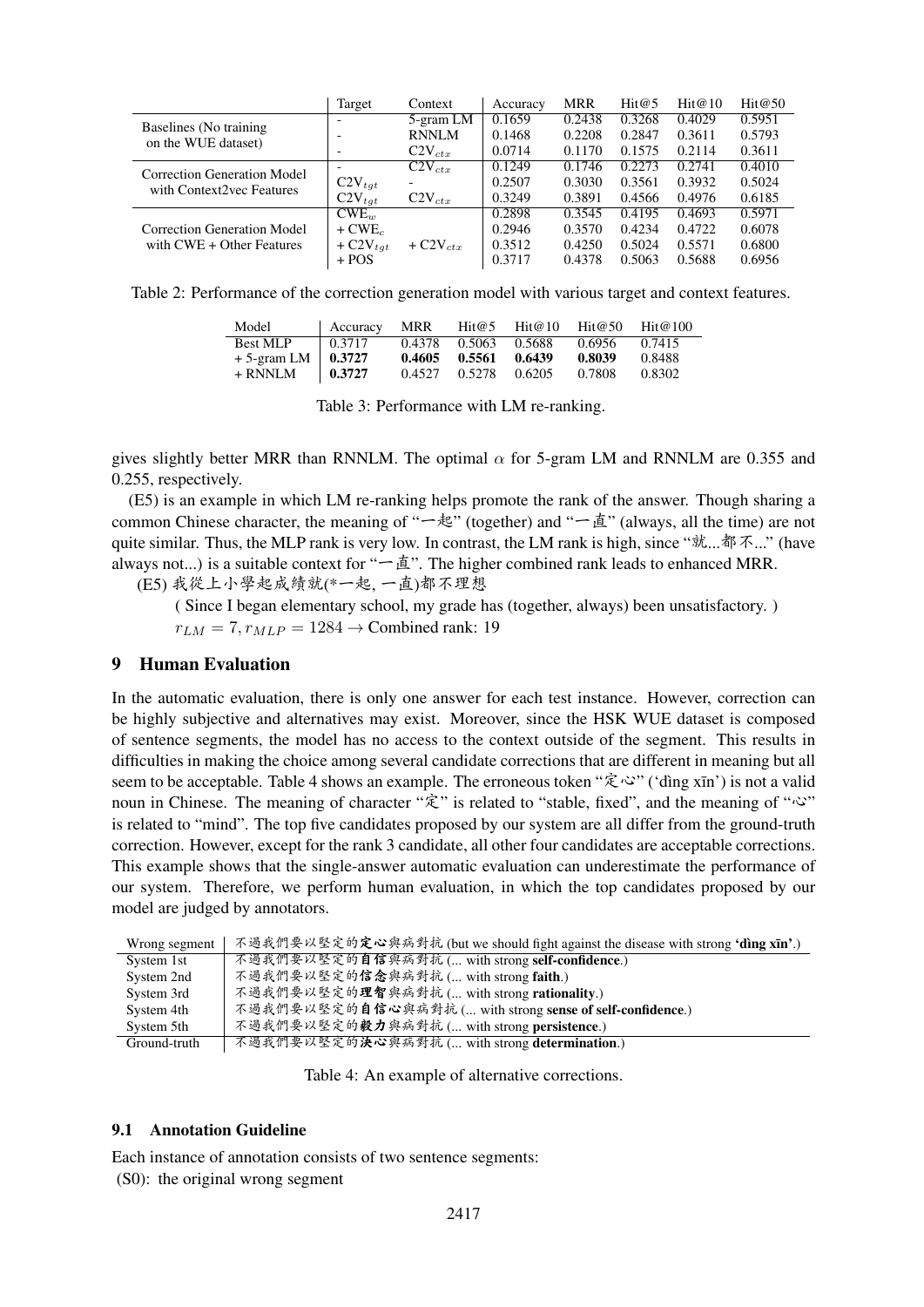(S1): a correction segment, which is either the ground-truth or one of the top  $k$  proposed candidates

We set  $k = 5$ ; however, only the candidates ranked before the ground-truth need annotation. For example, if our system gives rank 3 to the ground-truth correction, only the ground-truth, the first candidate and the second candidate need to be judged by human. For the 1,025 test segments, a total of 3,692 annotation instances are generated.

An annotator is asked to answer (at most) two questions for each annotation instance. The questions and the instructions given to the annotators are shown in Table 5. The answers to both questions are either Yes (1) or No (0). If the answer to Q1 is No, the answer to Q2 must be No, since (S1) violates the correctness criterion; we will skip Q2 in such cases. As long as the meaning of (S1) is similar to that of (S0), the annotator should answer Yes, regardless of whether (S0) is incorrect. In case the meaning of (S0) is not understandable, as illustrated by (E2-1), the annotator should answer Yes. This corresponds to our previous claim that the correctness criterion is more important.

| Q1 $(is_g)$ : Is $(S1)$ a correct sentence segment?                                                                                                                                                         |
|-------------------------------------------------------------------------------------------------------------------------------------------------------------------------------------------------------------|
| 1. If (S1) is ungrammatical, please answer No.                                                                                                                                                              |
| 2. If (S1) is grammatical but its semantics is not logical, or violates some common-sense knowledge, please<br>also answer No.                                                                              |
| 3. Since we split sentences into segments by punctuation marks, if you encounter an "incomplete" sentence.<br>please answer Yes to it, if it is itself correct and can be completed in some reasonable way. |

 $Q2 (is_c)$ : Is  $(S1)$  a correction of  $(S0)$ ?

- 1. This question will be presented only if you answered Yes to Q1, which means the grammaticality of candidate correction (S1) has been confirmed.
- 2. If the meaning of (S1) is the intended meaning of (S0), please answer Yes; otherwise please answer No.

Table 5: WUE correction annotation instructions.

There are 10 annotators who are native speakers of Chinese. They are properly trained by giving examples selected from the validation set for every case in the instructions. Each annotation instance is assigned to two annotators randomly, so we can assume that the difficulty of the data assigned to each annotator is the same. Therefore, we calculate the average inter-annotator agreement of all pairs of annotators. The average Cohen's Kappa for Q1 and Q2 are 0.4205 and 0.4070 respectively, showing moderate level of agreement. If the two annotators disagree on either question, a third annotator is introduced to break the tie. We use majority voting to determine the final answer.

#### 9.2 Evaluation with Human Annotation

Total 95.60% of the ground-truth corrections and 82.73% of the system top candidates are judged as correct by the annotators. This indicates that the grammaticality of the system output is acceptable. We use the updated rank of the test instances, which is the rank of the highest ranked candidate that meets both correctness and similarity criteria according to annotation results, to re-evaluate our best model. The performance before and after applying annotation results are shown in Table 6.

As can be seen, there is large performance increase in all metrics, verifying the existence of alternative corrections. Both accuracy and MRR increase by more than 30%. Moreover, the hit@5 rate is above 91%, which means that for most of the test data, at least one of the top five candidates is an acceptable correction. A language learner can choose the one that is close to his or her intended meaning from the list of candidates. In fact, only the writer knows the exact "intended meaning", so it is nearly impossible for a system to guess the right meaning all the time. We argue that a fairly short list of candidates can be helpful for learning to write in foreign languages.

| Evaluation                    | Accuracy MRR |               | Hit@5 Hit@10 Hit@50         |        | $\text{Hi}(\omega 100$ |
|-------------------------------|--------------|---------------|-----------------------------|--------|------------------------|
| Ground-truth $\vert$ 0.3727   |              |               | 0.4605 0.5561 0.6439 0.8039 |        | 0.8488                 |
| $+$ Annotation $\vert$ 0.6829 |              | 0.7784 0.9122 | 0.9171                      | 0.9502 | 0.9600                 |

Table 6: Human evaluation results.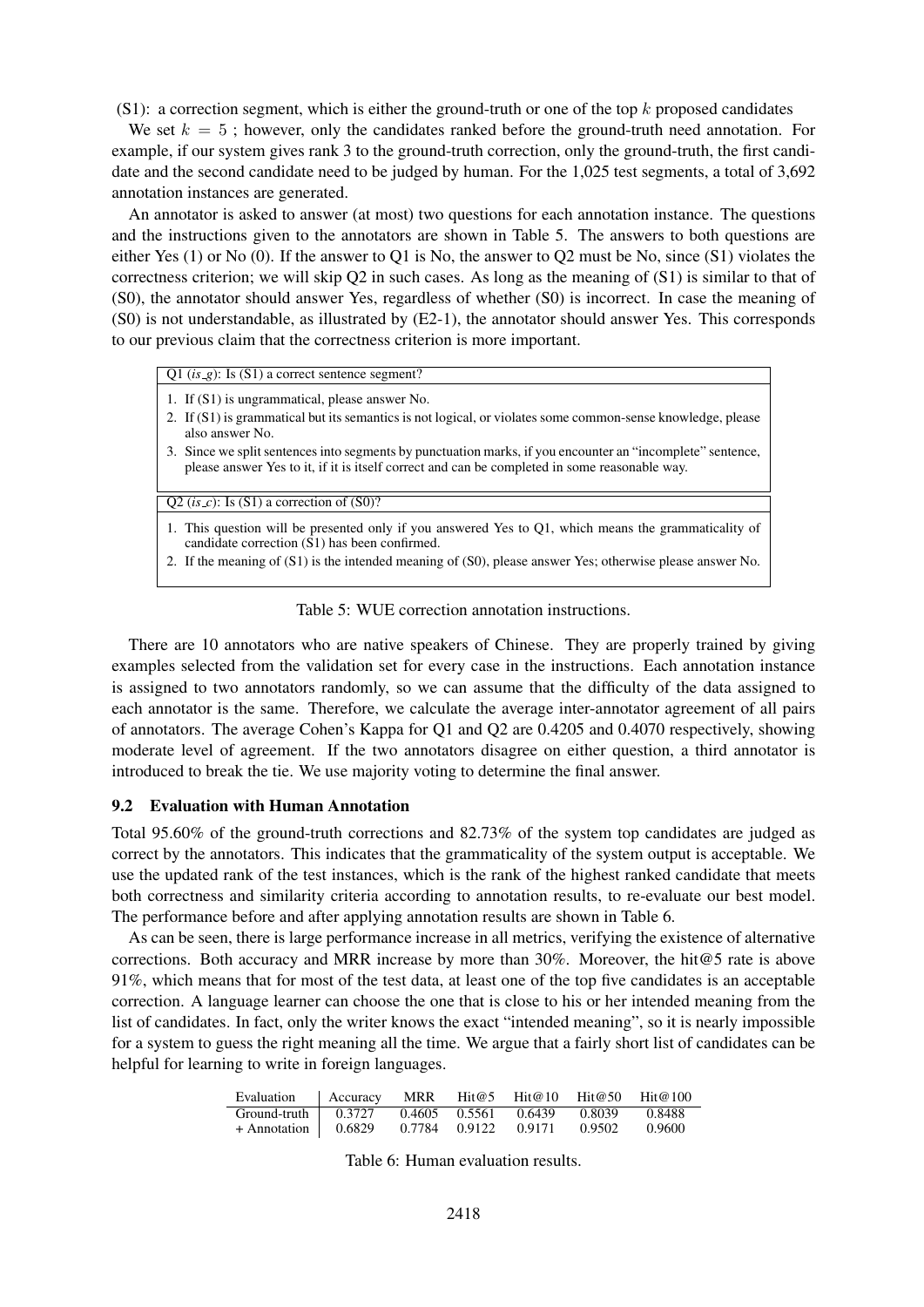# 10 Error Analysis

We analyze the human evaluation result according to different POS tags of the erroneous token. The results of POS tags that occur more than 20 times are shown in Table 7. The most frequent POS tags, VV, NN and AD, which are open-set word types, contribute the most difficult cases. The accuracy is less than 70% and MRR is less than 80%. On the other hand, for closed-set word types such as prepositions (P), our system performs very well, reaching accuracy 0.81 and MRR 0.88. DEV is the POS tag of Chinese adverb marker "地". The marker inherits very regular usage, and regular pattern of learner errors, so the system can achieve perfect performance. This also indicates that our system is capable of handling various kind of errors, and there is no need to include a separate rule-based module for a specific error type.

| <b>POS</b> | # Tests | Accuracy | <b>MRR</b> | Hit@5 | Hit@10 | Mean rank | Std.  |
|------------|---------|----------|------------|-------|--------|-----------|-------|
| VV         | 316     | 0.67     | 0.77       | 0.91  | 0.92   | 26.12     | 6.75  |
| <b>NN</b>  | 277     | 0.64     | 0.73       | 0.88  | 0.88   | 73.97     | 11.50 |
| AD         | 130     | 0.65     | 0.75       | 0.88  | 0.89   | 96.16     | 13.41 |
| P          | 62      | 0.81     | 0.88       | 0.95  | 0.95   | 3.10      | 1.92  |
| VA         | 45      | 0.60     | 0.76       | 0.98  | 0.98   | 1.98      | 1.08  |
| <b>DEV</b> | 23      | 1.00     | 1.00       | 1.00  | 1.00   | 1.00      | 0.00  |
| <b>PN</b>  | 21      | 0.71     | 0.80       | 0.95  | 0.95   | 2.33      | 1.40  |

Table 7: Performance on most frequent POS tags.

# 11 Conclusion

In this paper, given a Chinese sentence segment with a known error position, we aim to generate correction candidates that not only result in a correct segment, but also preserve the original meaning of the writer. Our MLP correction generation model takes target and context features as input and outputs a correction vector, which can be compared against the vectors of the candidate vocabulary. We apply LM re-ranking to put emphasis on correctness, avoiding misleading corrections.

In the single-ground-truth automatic evaluation, we achieve accuracy 0.3727 and MRR 0.4605. With human evaluation, in which the top five proposed candidates are judged by native Chinese speakers to include some alternative acceptable corrections, the accuracy increases to 0.6829 and MRR to 0.7784. Moreover, the hit@5 rate reaches 0.9122. Since a list of five candidates is rather short, a language learner can choose a suitable one from the candidate list and revise his or her sentences even without the help of a language teacher.

To enable future investigations, the dataset we used is attached. We have dealt with semantic similarity and similarity in overlapping Chinese characters in this paper. Nevertheless, we have not handled phonetical similarity. For example, in the correction pair (影響, 印象), the source of confusion is that the pronunciation of "影響" (influence 'yǐng xiǎng') and "印象" (impression 'yìn xiàng') are very similar. Pronunciation information can serve as clues for selecting the suitable correction.

# Acknowledgements

This research was partially supported by Ministry of Science and Technology, Taiwan, under grants MOST-105-2221- E-002-154-MY3, MOST-106-2923-E-002-012-MY3 and MOST-107-2634-F-002- 011-.

# A Detailed Model Settings

# A.1 MLP Model Parameters

We implement our MLP correction generation model with Keras (Chollet, 2015). Table 8 shows the parameters. Models with this setting generally perform the best on the validation set across different combinations of features. The activation function is not applied at the output layer, so that the model output can fit better to the candidate embedding of the ground-truth correction.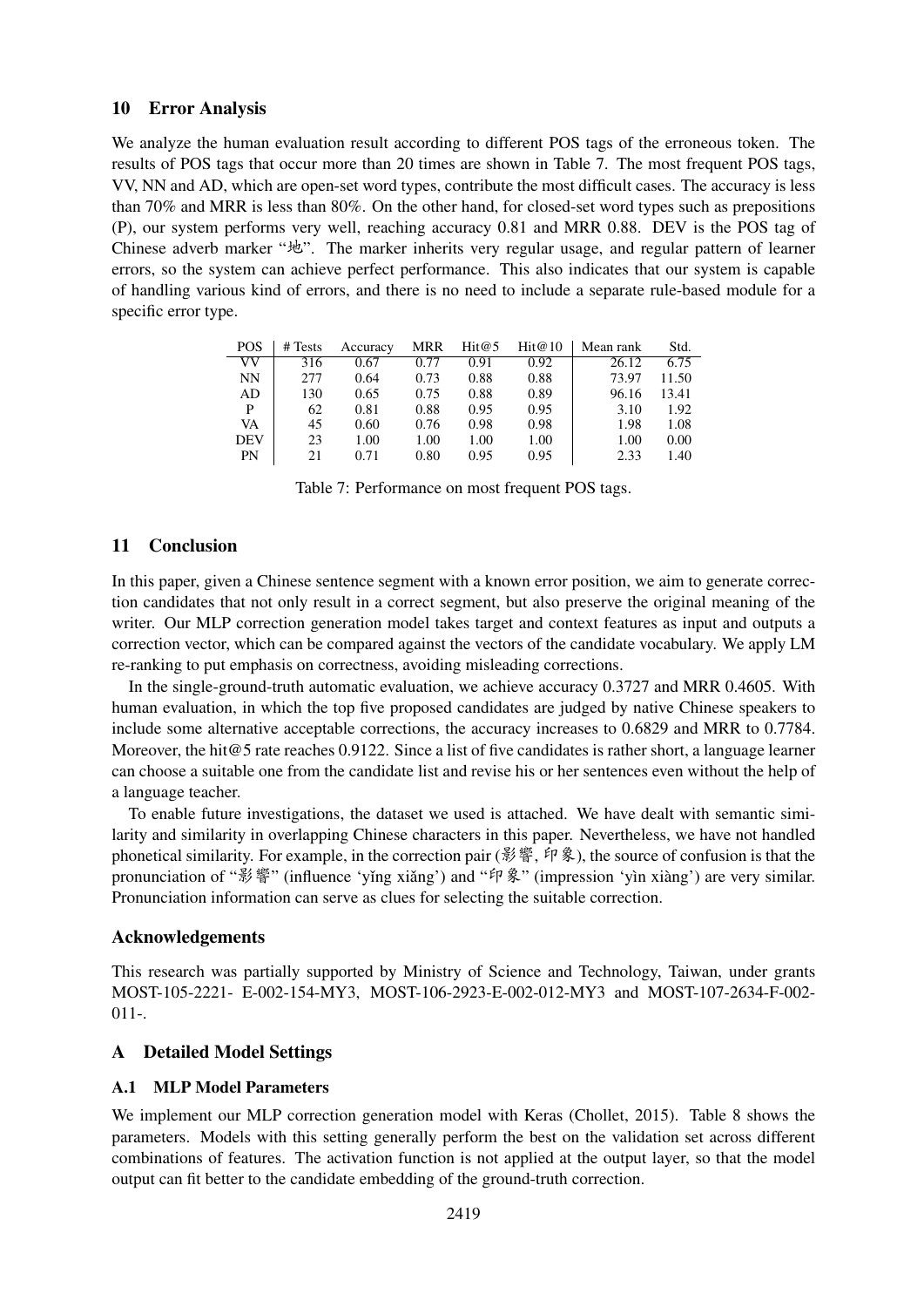When the validation accuracy does not increase for two consecutive epochs, the training process is terminated. In most cases, our model converges in 5 to 9 epochs. We choose the model with the highest validation accuracy for each feature combination to evaluate on the test set.

| Parameter                  | Value            |
|----------------------------|------------------|
| Hidden layer size          | 4096             |
| Number of hidden layers    | 2                |
| <b>Activation function</b> | <b>ReLU</b>      |
| Dropout rate               | 0.2              |
| Cost function              | cosine proximity |
| Optimizer                  | Adagrad          |
| Initial learning rate      | 0.01             |
| Batch size                 |                  |

Table 8: Parameter settings of our MLP model.

# A.2 CWE Parameters

We use the publicly released implementation of  $CWE<sup>4</sup>$  to train the  $CWE+P$  model on the Chinese ClueWeb corpus. We set the embedding size to 400 and train for 20 iterations. All other hyperparameters are left default.

# A.3 Context2vec Parameters

We use the publicly available toolkit<sup>5</sup> to obtain the Context2vec context and target representation model. The training is also performed on the Chinese ClueWeb corpus. We set the number of units to 300 and train for 5 epochs.

# A.4 N-gram LM Settings

We fit a 5-gram language model with  $\text{KenLM}^6$  on Chinese ClueWeb. The modified Kneser-Ney smoothing (Heafield et al., 2013) is applied to handle unseen n-grams.

# A.5 RNNLM Parameters

We use the Faster RNNLM toolkit<sup>7</sup>, which speeds up the training process of the original RNNLM by using the Hierarchical Softmax (HS) or Noise Contrastive Estimation (NCE). We choose NCE because it gives better performance on our WUE validation set.

We process the ClueWeb corpus before training. The words whose frequency is less than 10 are replaced with a " $\langle$ unk $\rangle$ " token. When testing, an OOV word is treated as " $\langle$ unk $\rangle$ ". We split 10% of the corpus for validation. The toolkit automatically adjusts the learning rate and early-stops the training process based on validation entropy. The hyperparameter settings are shown in Table 9.

| Hyperparameter             | Value |
|----------------------------|-------|
| Layer type                 | GRU   |
| Layer size                 | 128   |
| Number of negative samples | 20    |

Table 9: Hyperparameter settings of our RNNLM.

# References

Xinxiong Chen, Lei Xu, Zhiyuan Liu, Maosong Sun, and Huan-Bo Luan. 2015. Joint learning of character and word embeddings. In *Proceedings of the Twenty-Fourth International Joint Conference on Artificial Intelligence, IJCAI 2015, Buenos Aires, Argentina, July 25-31, 2015*, pages 1236–1242.

<sup>4</sup> https://github.com/Leonard-Xu/CWE

<sup>5</sup> https://github.com/orenmel/context2vec

<sup>6</sup> https://github.com/kpu/kenlm

<sup>7</sup> https://github.com/yandex/faster-rnnlm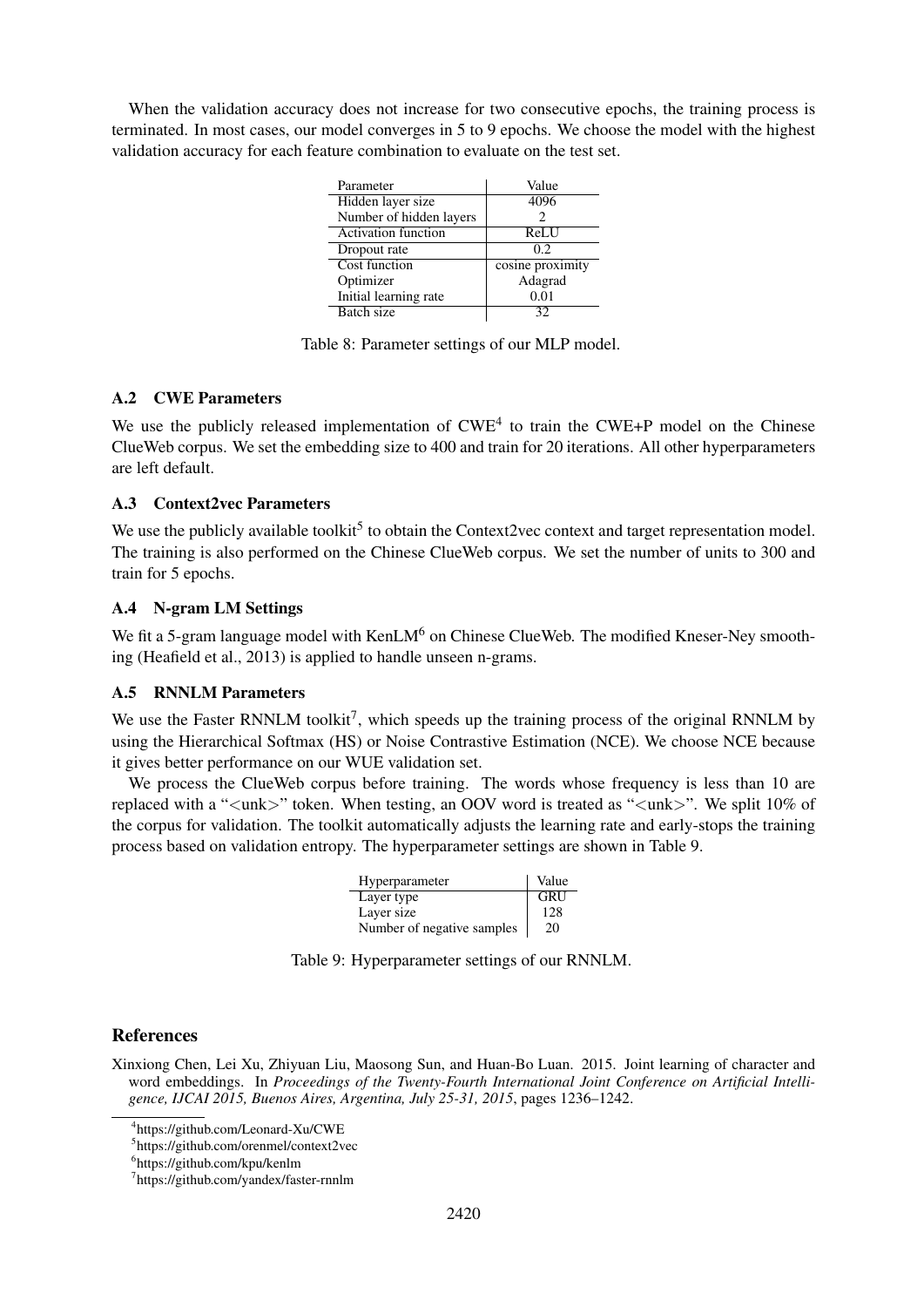- Shuk-Man Cheng, Chi-Hsin Yu, and Hsin-Hsi Chen. 2014. Chinese word ordering errors detection and correction for non-native chinese language learners. In *Proceedings of COLING 2014, the 25th International Conference on Computational Linguistics: Technical Papers*, pages 279–289. Dublin City University and Association for Computational Linguistics.
- Shamil Chollampatt and Hwee Tou Ng. 2017. Connecting the dots: Towards human-level grammatical error correction. In *Proceedings of the 12th Workshop on Innovative Use of NLP for Building Educational Applications*, pages 327–333.
- Shamil Chollampatt, Duc Tam Hoang, and Hwee Tou Ng. 2016a. Adapting grammatical error correction based on the native language of writers with neural network joint models. In *Proceedings of the 2016 Conference on Empirical Methods in Natural Language Processing*, pages 1901–1911. Association for Computational Linguistics.
- Shamil Chollampatt, Kaveh Taghipour, and Hwee Tou Ng. 2016b. Neural network translation models for grammatical error correction. In *Proceedings of the Twenty-Fifth International Joint Conference on Artificial Intelligence, IJCAI 2016, New York, NY, USA, 9-15 July 2016*, pages 2768–2774.

François Chollet. 2015. Keras. https://github.com/fchollet/keras.

- Daniel Dahlmeier and Hwee Tou Ng. 2011. Correcting semantic collocation errors with l1-induced paraphrases. In *Proceedings of the 2011 Conference on Empirical Methods in Natural Language Processing*, pages 107–117. Association for Computational Linguistics.
- Robert Dale and Adam Kilgarriff. 2011. Helping our own: The hoo 2011 pilot shared task. In *Proceedings of the 13th European Workshop on Natural Language Generation*, pages 242–249. Association for Computational Linguistics.
- Robert Dale, Ilya Anisimoff, and George Narroway. 2012. Hoo 2012: A report on the preposition and determiner error correction shared task. In *Proceedings of the Seventh Workshop on Building Educational Applications Using NLP*, pages 54–62. Association for Computational Linguistics.
- John Duchi, Elad Hazan, and Yoram Singer. 2011. Adaptive subgradient methods for online learning and stochastic optimization. *Journal of Machine Learning Research*, 12(Jul):2121–2159.
- Gabriel Fung, Maxime Debosschere, Dingmin Wang, Bo Li, Jia Zhu, and Kam-Fai Wong. 2017. Nlptea 2017 shared task – chinese spelling check. In *Proceedings of the 4th Workshop on Natural Language Processing Techniques for Educational Applications (NLPTEA 2017)*, pages 29–34, Taipei, Taiwan, December. Asian Federation of Natural Language Processing.
- Kenneth Heafield, Ivan Pouzyrevsky, Jonathan H. Clark, and Philipp Koehn. 2013. Scalable modified kneser-ney language model estimation. In *Proceedings of the 51st Annual Meeting of the Association for Computational Linguistics (Volume 2: Short Papers)*, pages 690–696. Association for Computational Linguistics.
- Hen-Hsen Huang, Yen-Chi Shao, and Hsin-Hsi Chen. 2016. Chinese preposition selection for grammatical error diagnosis. In *Proceedings of COLING 2016, the 26th International Conference on Computational Linguistics: Technical Papers*, pages 888–899. The COLING 2016 Organizing Committee.
- Lung-Hao Lee, Liang-Chih Yu, and Li-Ping Chang. 2015. Overview of the nlp-tea 2015 shared task for chinese grammatical error diagnosis. In *Proceedings of the 2nd Workshop on Natural Language Processing Techniques for Educational Applications (NLPTEA 2015)*, pages 1–6. Association for Computational Linguistics.
- Lung-Hao Lee, Gaoqi Rao, Liang-Chih Yu, Endong Xun, Baolin Zhang, and Li-Ping Chang. 2016. Overview of nlp-tea 2016 shared task for chinese grammatical error diagnosis. In *Proceedings of the 3rd Workshop on Natural Language Processing Techniques for Educational Applications (NLPTEA 2016)*, pages 40–48. The COLING 2016 Organizing Committee, December.
- Christopher D. Manning, Mihai Surdeanu, John Bauer, Jenny Finkel, Steven J. Bethard, and David McClosky. 2014. The Stanford CoreNLP natural language processing toolkit. In *Association for Computational Linguistics (ACL) System Demonstrations*, pages 55–60.
- Oren Melamud, Jacob Goldberger, and Ido Dagan. 2016. context2vec: Learning generic context embedding with bidirectional lstm. In *CoNLL*, pages 51–61.
- Tomas Mikolov, Stefan Kombrink, Anoop Deoras, Lukar Burget, and Jan Cernocky. 2011. Rnnlm-recurrent neural network language modeling toolkit. In *Proceedings of the 2011 ASRU Workshop*, pages 196–201.